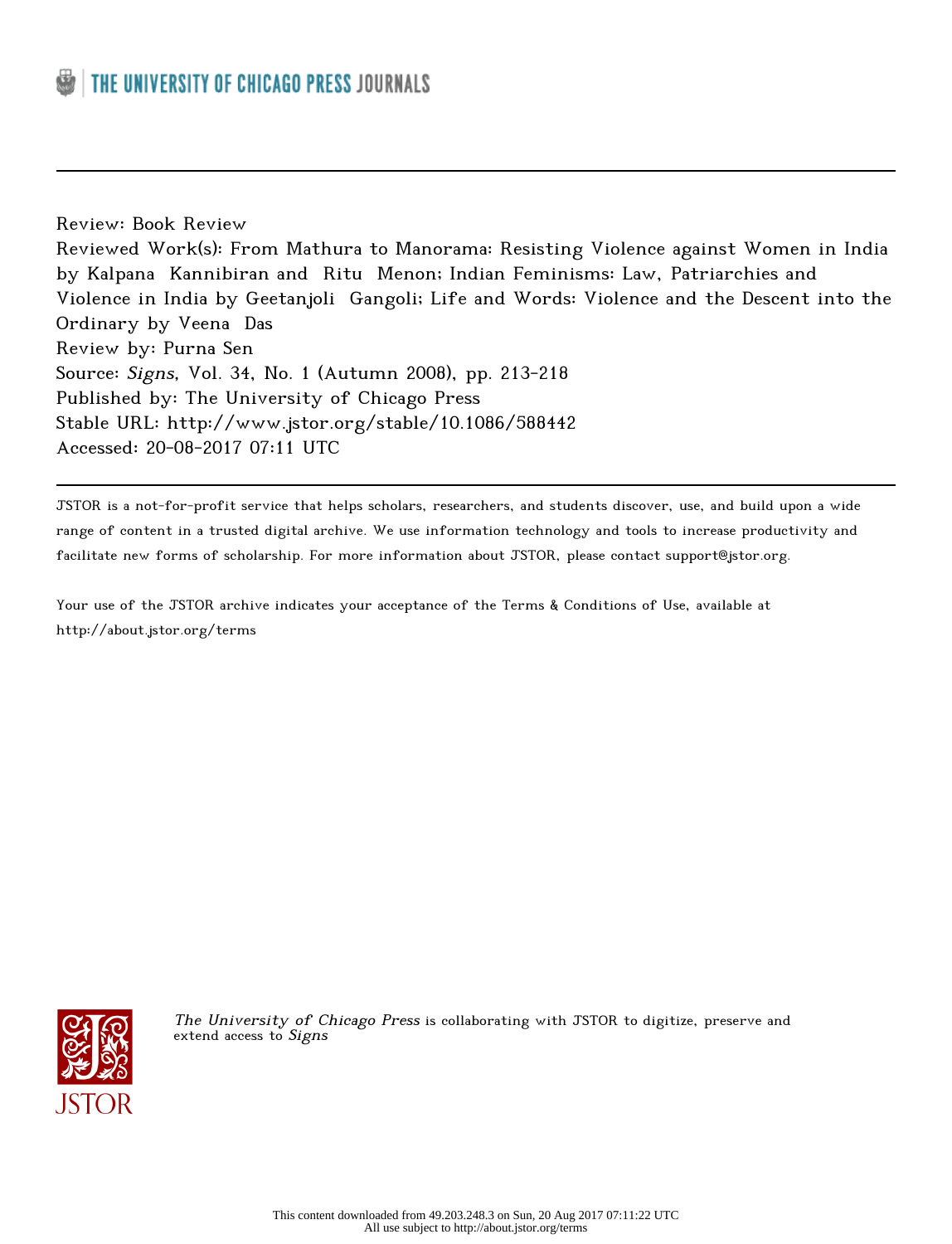*From Mathura to Manorama: Resisting Violence against Women in India*. By Kalpana Kannibiran and Ritu Menon. New Delhi: Women Unlimited, 2007.

*Indian Feminisms: Law, Patriarchies and Violence in India*. By Geetanjoli Gangoli. Aldershot: Ashgate, 2007.

*Life and Words: Violence and the Descent into the Ordinary*. By Veena Das. Berkeley: University of California Press, 2007.

# **Purna Sen,** *London School of Economics*

**he Indian women's** movement against violence has benefited not only from the minds and actions of academics, policy makers, writers, and street activists but also from its field of vision. Violence against women has becom **he Indian women's** movement against violence has benefited not only from the minds and actions of academics, policy makers, writers, and street activists but also from its field of vision. Violence against women but also as an assault against her social or economic location. The politics and violence of caste relations and between religious adversaries have long been known to overlie and reinforce misogyny. This understanding of oppression on more than one dimension gives, in my view, to Indian feminism (including the struggle against violence) a depth and breadth that are intrinsically valuable and that also hold lessons for feminist thinking and activism elsewhere. The books under review here offer readers a broad overview of the history of the movement but also invite us into spaces and places that depict in horrendous detail the nature and meaning of harm and pain—not only for the subject but, to an extent, for the researcher as well.

Kalpana Kannibiran and Ritu Menon review the Indian women's movement against violence over a thirty-year span. They bring us right into key debates and enduring conundrums—including the feminist search for legal reform in a patriarchal legal/state apparatus; the politicization of religion and the communalization of the legal domain; the ever-closer relationship between feminist activists and the human rights world; the recognition of various forms of activism—in particular, activism in alliance with trade unionists, through performance art, and as mothers' organizations; and the impact of state violence on conceptualizations of violence against women. Activists rarely have the time to write of their work, and it falls to others, often academics, to undertake this role. *From Mathura to Manorama* presents an important documentation of approaches, strategies, and analyses from two experienced and thoughtful practitionerthinkers.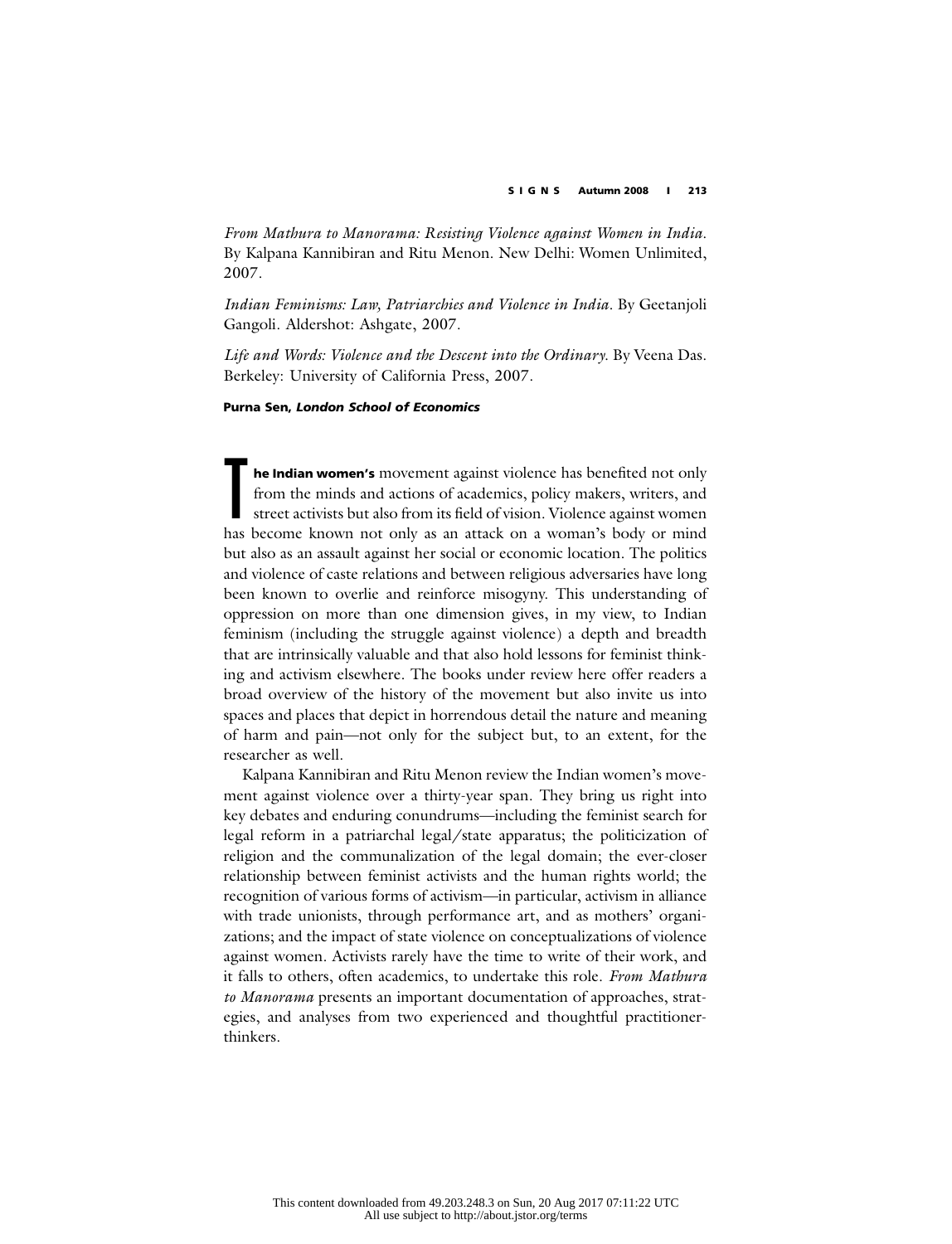### **214** ❙ **Book Reviews**

The law has long been a site of struggle for feminists, where both hope and dismay find expression; this is certainly so in India. Kannibiran and Menon's account of the potential and felt impact of the international human rights framework on feminist struggle echoes journeys of feminists in other parts of the world who seek engagement with international law. The authors note the definition of violence against women in Recommendation 19 of the Committee on the Elimination of Discrimination against Women (CEDAW). The international framework and ways in which the meaning of key documents such as CEDAW has been progressively explored by the committee have been important in India in "prising open the private sphere to public scrutiny and public law in more effective ways" (44). This opening of the private sphere has been accelerated by civil society submissions, also known as shadow reports, and through the acknowledgment of CEDAW and the Beijing Platform by progressive court personnel in their deliberations. But no feminist journey is smooth or without backward steps, and some indicators of a patriarchal legal mind-set that Kannibiran and Menon note in India, and that inspire dismay, include the Law Commission's statement in its 2000 review of rape laws that the removal of the marital rape exemption would constitute an "unnecessary interference in the institution of the family."<sup>1</sup> Deep-seated notions of "rightful" male sexual access permeate society and the legal professions, and despite the nationalist fervor that has emerged in most professions in India, legal discourse remains curiously shaped by English Victorian values, including the problematic notion of (women's) modesty. The authors note the tension between dynamics that drive more liberal and pro-woman interpretations of law and legal practice, on the one hand, and the conservative and constraining expectations of women's behavior, on the other: "Deep-seated assumptions about women interrupt the discourse on anti-discrimination, shrinking the space of redress discursively, even as it seems to expand through statutory interpretation" (54).

Kannibiran and Menon prompt us to remember that human rights have a nonlegal or extralegal dimension, noting that the essence of human rights is a philosophical concept: dignity. Quoting the Vishaka judgment in relation to sexual harassment (and sexual assault) in or related to the workplace, the authors show a major shift from notions of womanly decorum, bashfulness, and decency to a rights- and equality-informed understanding that the workplace should be safe and that the "right to life

<sup>&</sup>lt;sup>1</sup> 172nd report of the Law Commission of India, 2000, on the Review of Rape Laws (referred to in Kannibiran and Menon, 70).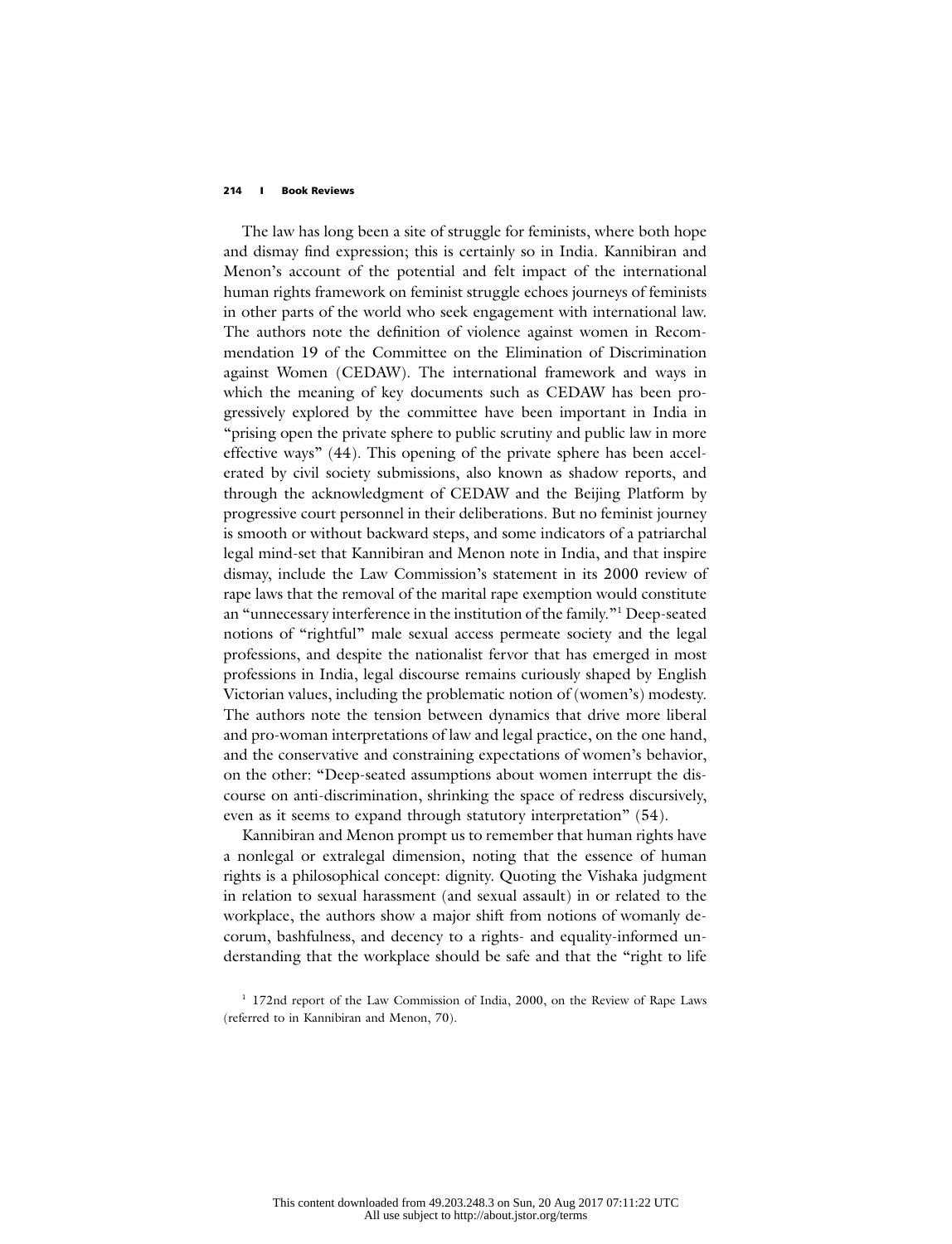means life with dignity" (49).<sup>2</sup> Here lies potential for both activists and academics in remembering the meaning of human rights, which is significant for women. With this decision, the possibility of the human rights framework having relevance beyond the realm of law becomes more real and more relevant.

For weary activists, the range of strategies explored in this book will provide creative energy. We learn and consider the usefulness of many approaches—from taking traditional men-only dance forms and using them for feminist messaging, to allying with trade unionists, to contesting sexual harassment, to rethinking the nature of gendered forms of struggle, such as mothers' organizations.

In the final, solo-authored chapter, Menon recaps the vexing conundrum faced by all women's movements for reform: whether and how to expect pro-woman actions from patriarchal state and legal systems. Clear on the limitations of such agendas, Menon nevertheless concludes that "neither state institutions nor judicial remedies can be dispensed with. Rather than dismantling state structures it might be more constructive to work towards removing the 'Male' in the state, even if this means recasting it entirely" (196). Unfortunately, what this means or looks like is not shown to us here. And readers unfamiliar with Indian references may find parts of the text difficult to follow.

Geetanjoli Gangoli also takes a broad view in her review of Indian feminisms, *Indian Feminisms: Law, Patriarchies and Violence in India*, covering a vast range of cases, events, and issues. She takes this broad approach even though her focus has two key concerns: the impact and effectiveness of legal changes and interventions, and the relationship between Indian and Western feminisms. With a primary focus on the period from 1995 to 2005, Gangoli navigates some of the key debates that have dominated feminist agendas, showing debate, unanimity, and variety. A theme in this book is that of linkages. Gangoli points out the strong links between feminisms that claim autonomy (in India, this refers to a distance from the Left) and feminisms that are allied with left or other struggles. She also describes the importance of linkages between the feminist move-

<sup>&</sup>lt;sup>2</sup> This case relates to the case of the female community worker who was employed by the government to combat child marriages in Rajasthan. She was gang-raped, by five uppercaste men, as "punishment" for her work. The 1997 Supreme Court judgment in this case made reference to articles in CEDAW and the Beijing Platform for Action that require states' parties to ensure safe working environments for women, to rule on the recurring experience of sexual harassment in the workplace, and to hold the employer responsible for preventive and remedial measures.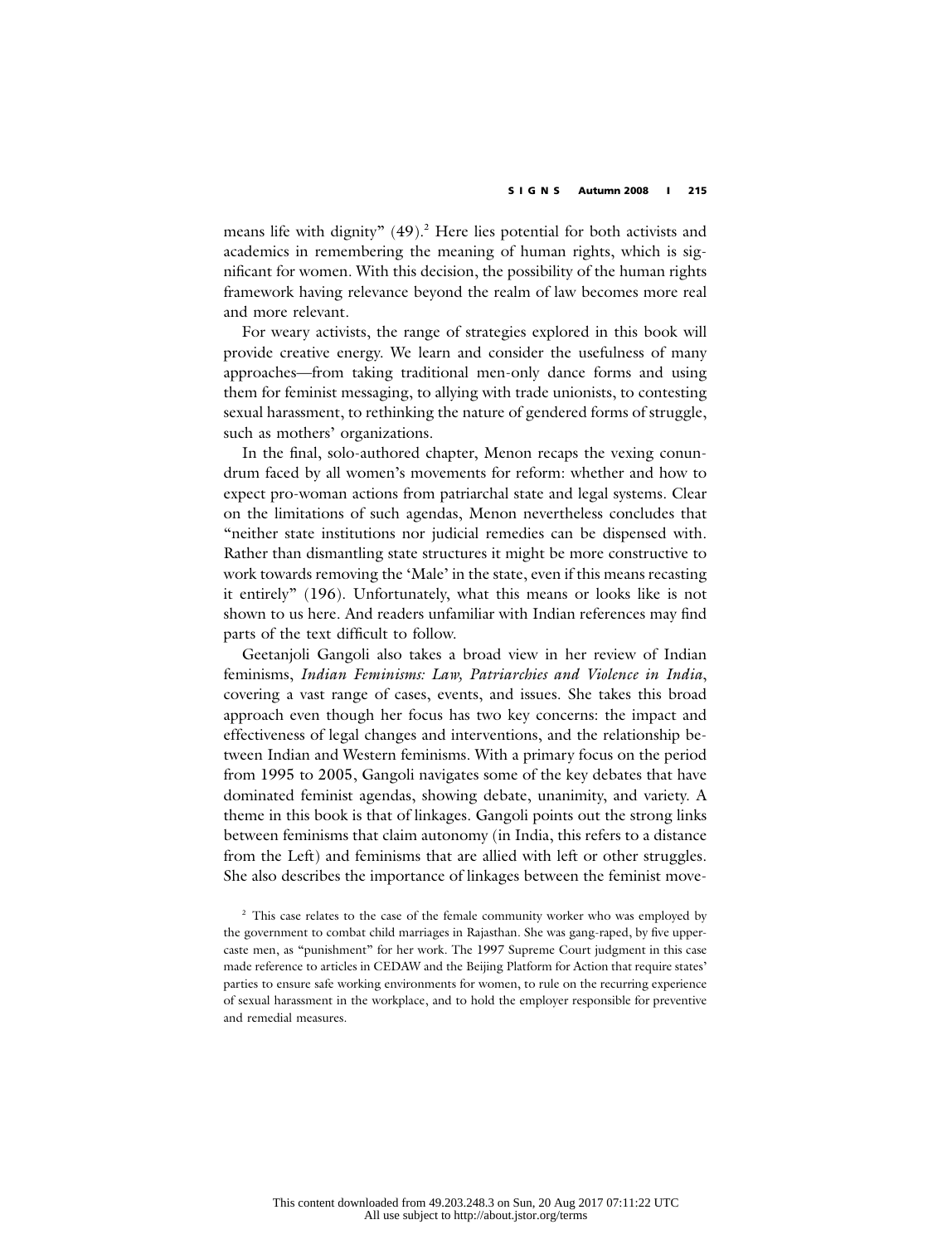## **216** ❙ **Book Reviews**

ment and the independence movement, caste struggles, and contemporary concerns with the marginalization of tribal communities and the commodification of women's bodies engendered by globalization.

Hindu domination in some forms of feminist organizing, though not necessarily intentional, has had the effect of alienating Muslim feminists; low-caste or low-class activists have also at times felt out of place in the women's movement. At the same time, Gangoli illustrates, Muslim women's appeals to the state for protection of their rights and promotion of gender equality have fallen hostage to communalist dynamics, and Muslim women have too often been cast as tools in anti-Muslim politics. Muslim separatism has understandably been one response, with the growth of Muslim women's organizing. Yet surely this too enriches the movement.

Gangoli dips into parliamentary debates on issues of concern to or raised by the women's movements, debates that serve as stark reminders of the stranglehold of the deeply unyielding heterosexual patriarchy upon much of Indian public discourse. In turn, this sets the scale of the challenge for Indian feminists. Like Menon, Gangoli also tries to find her way through the difficulties of making feminist demands on a patriarchal state and legal system; like Menon she comes down in favor of the attempt.

In taking on the overly used critique of Indian (and all non-Western) feminists as being Westernized, Gangoli turns the question on its head and asks what Western feminism can learn from Indian experience and thinking. This is a fair response, and she gives some interesting examples including linkages between various social agendas and facing up to violence by women—yet there is much more to be said about this.

Through her journey into the depths of suffering, Veena Das offers an exploration of the pain and the ways those who have known violence live, a philosophical exploration of the meaning of violence and of the author's own journey into those violent places. The title of her recent book, *Life and Words: Violence and the Descent into the Ordinary*, notes Das's interest in the language used, and sometimes avoided, in relating to experiences of violence: "A person can be seen as a victim of language—as if words could reveal more about us than we are aware of ourselves" (7). It also maps her journey and her theorizing about the relationship between agency and the ordinary: while violence disrupts or ruptures lives, life itself is "recovered . . . through a descent into the ordinary" (7), and therefore it is through a descent into the ordinary, rather than an escape from it, that agency is exercised.

India's history is inextricably one of pervasive violence. Das explores this in relation to the violence of partition (of India into India and Pakistan) and the violence that was meted out to Sikhs after the assassination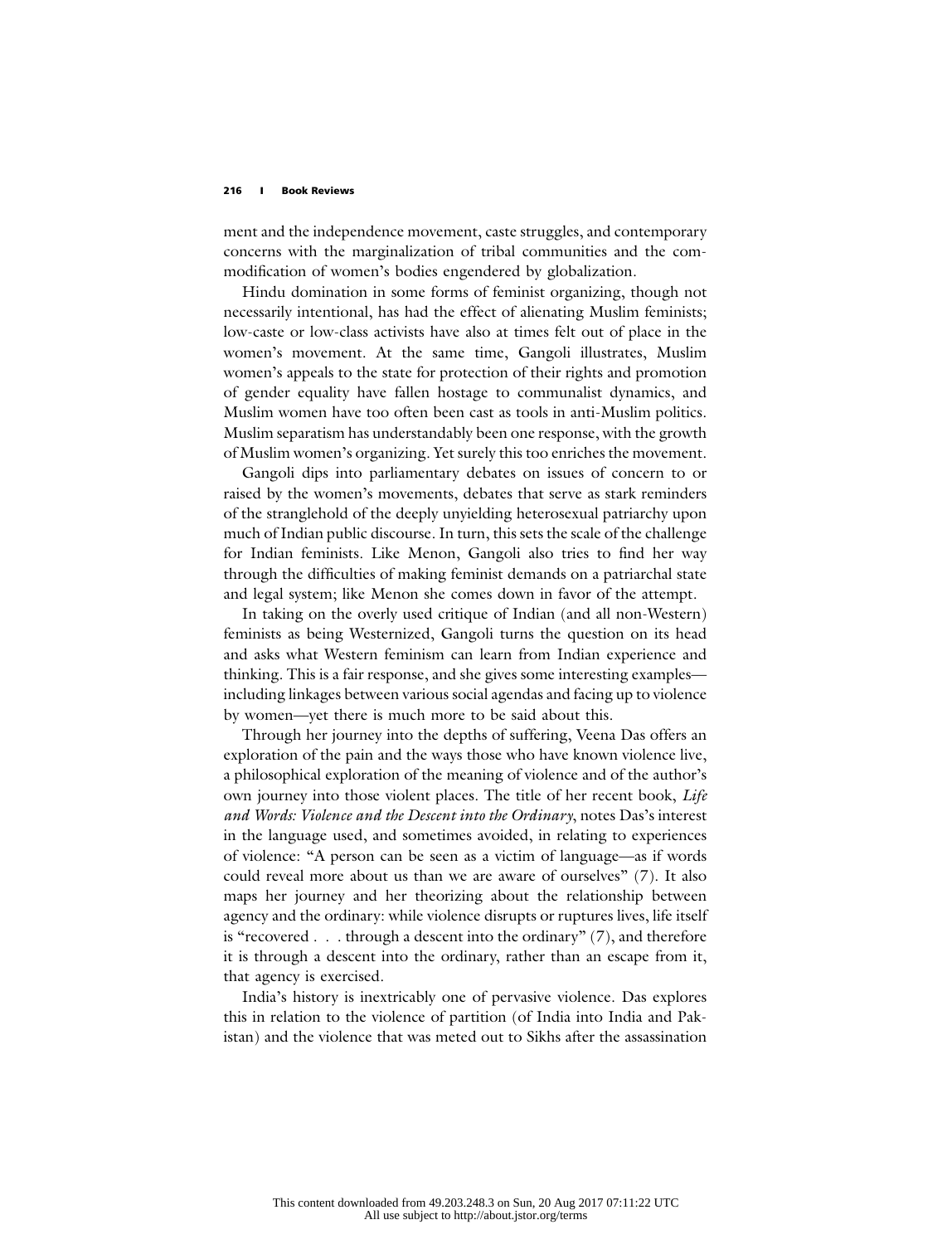of Indira Gandhi. In particular, Das is interested in sexual violence in these communalized orgies of horror—the place of women's bodies and sexual identities on the locus of collective identity and place. For those who are unfamiliar with these histories, this includes the violences of parading women naked in public, ripping open wombs to tear out fetuses, and women's encouraging "their" men to rape the "others'" women.

The philosophical analysis Das takes up draws on Ludwig Wittgenstein and Stanley Cavell and presents her own particular take on the place and meaning of violence. Here she offers a philosophical as well as an anthropological text, giving a fascinating complement to the dominance of legal, sociological, or even economistic analyses of violence in India, though her work will have relevance worldwide.

Das finds ways to allow her work (which draws on ethnography, philosophy, and theory) to sit alongside an ethics—a responsiveness to suffering—and in turn also brings in her personal journey into and out of pain and suffering. Here, she takes herself and therefore us into the ordinary, the everyday, which she asks us to know. By taking into her home people who were touched by the violence against Sikhs in 1984—and I find it of great interest that she reverses the anthropologist's method of placing the observer in the context/home of the observed—she invites the suffering into her ordinary and everyday and places herself in a position to see that suffering as her everyday.

The wealth of analysis and detail in Das's book cannot be captured in this brief review. The place of masculinity in India's violence, the many ways in which women proclaim their suffering—including silence, the interaction between body and language to demonstrate their pain and loss, and the mapping of anti-Sikh violence in Delhi in 1984—make for a lot to digest. Through stories of particular women we are shown the significance of language, interconnectedness, the everyday, and loss and suffering to very good effect.

The mining and understanding of complexity is too often avoided in much work on violence, in preference for simplistic analyses of binaries and dualisms with respect to politics, religions, ethnicities, and sexes. Das's deep involvement in the everyday of the events of 1984, in the subtleties and politics of relief and humanitarian work at that time, allows us to see the shifting and at times apparently contradictory or at least diverse positions and politics of each of these collectivities. This is valuable indeed; it not only enriches our theoretical understanding but also allows us—in the agenda of responding to suffering—to find spaces through which to challenge or heal ethnic or religious or other faultlines. Das also allows us to find other collectivities that seek a humane commonality where